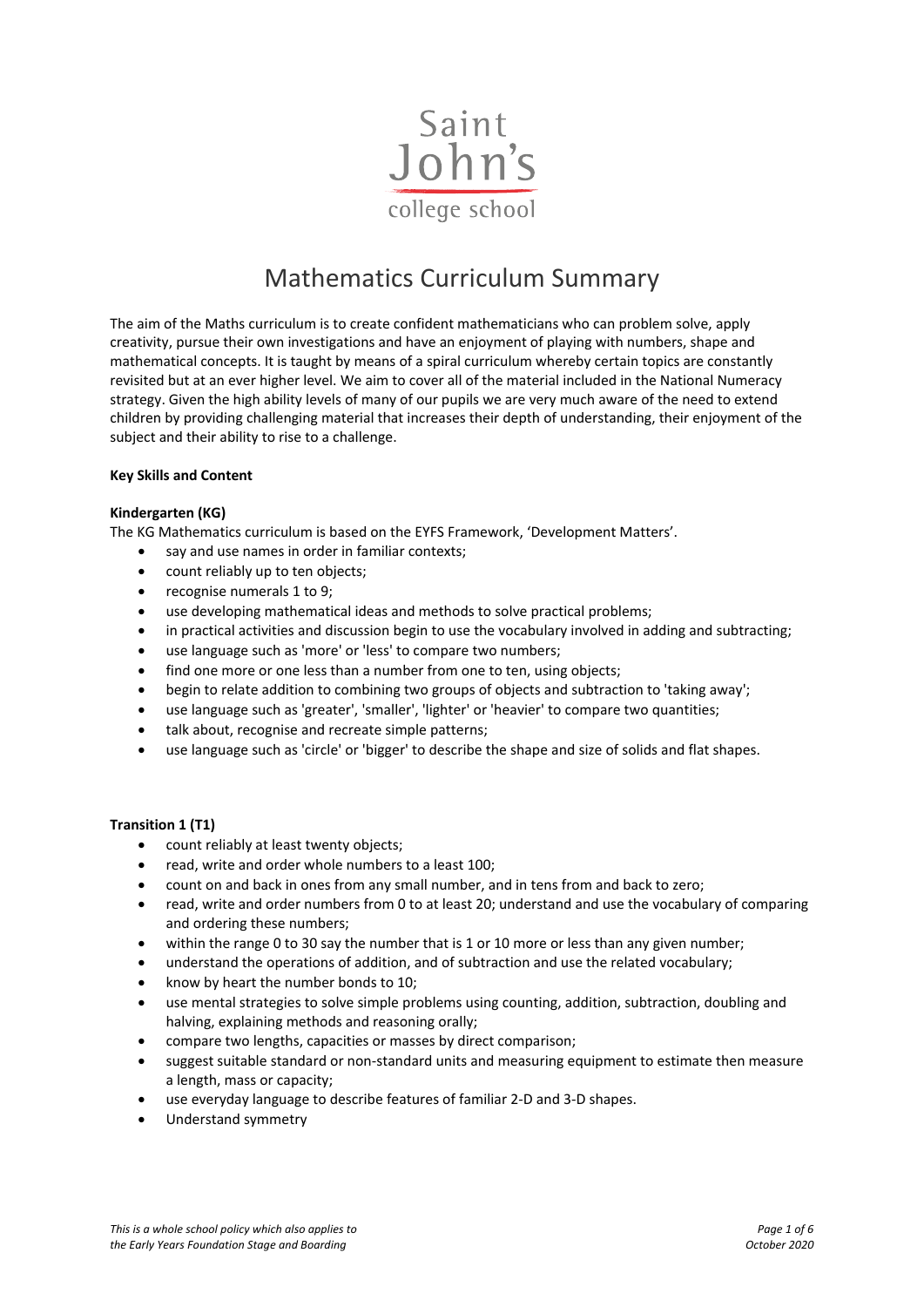## **Transition 2 (T2)**

- Count, read, write and order whole numbers to 100 and beyond, knowing what each digit represents and counting reliably by grouping
- Round numbers to the nearest 10
- Describe and extend number sequences, counting on and back in 2s, 5s, 10s starting from any twodigit number
- Understand that multiplication is repeated addition, division as sharing and halving is the inverse of doubling
- Recognise two-digit multiples of 10, 5 and 2
- Understand and use 'half' and 'quarter' and recognize that two-quarters and one-half are equal
- Know the facts for the 2, 3, 4, 5 and 10 multiplication tables
- Understand that addition is the inverse of subtraction and state the subtraction corresponding to a given addition
- Know doubles to 10
- Use mental strategies to carry out addition and subtraction efficiently such as the knowledge that numbers can be added in any order, near doubles,
- Read a variety of simple scales to the nearest division
- Estimate, measure and compare lengths, masses and capacities using standard units suggest suitable units and equipment for such measurements.
- Use the common names for 2-D and 3-D shapes, sort shapes and describe a range of their features as well as use mathematical vocabulary to describe position, direction and movement.
- Read analogue and digital time and learn how to present data in a variety of ways.
- Know the days of the week and the months of the year in order
- Recognise all coins and use pound and pence notation and give change
- Solve mathematical problems and carry out investigations and solve problems by sorting, classifying and organizing information in simple ways
- Recognise lines of symmetry
- Recognise basic turns and angles, including right angles

## **Form 1**

- Develop a wide range of strategies for calculating using mental methods with three-digit numbers
- Understand how to calculate using pencil and paper methods and more formal procedures for calculating using larger numbers
- Count in multiples of 4, 8, 50 and 100 and find 10 or 100 more or less than a given number
- recognise the place value of each digit in a three-digit number (hundreds, tens, ones)
- Read, write, compare and order numbers up to 1000
- identify, represent and estimate numbers using different representations
- solve number problems and practical problems
- Make estimations and use known strategies to check the answer
- Know and use multiplication and division facts for the 3, 4 and 8 multiplication tables
- Write and calculate mathematical statements for multiplication and division using the multiplication tables that they know
- Count up and down in tenths
- Recognize, find and write fractions of a discrete set of objects, as numbers and as diagrams including equivalent fractions and add and subtract fractions with the same denominator within one whole
- Measure, compare, add and subtract: lengths (m/cm/mm); mass (kg/g); volume/capacity (l/ml)
- Measure the perimeter of simple 2-D shapes
- Add and subtract amounts of money to give change, using both £ and p in practical contexts
- Tell and write the time from an analogue clock, including using Roman numerals from I to XII, and 12 hour and 24-hour clocks
- Estimate and read time with increasing accuracy to the nearest minute; record and compare time in terms of seconds, minutes and hours; use vocabulary such as o'clock, a.m./p.m., morning, afternoon, noon and midnight
- Know the number of seconds in a minute and the number of days in each month, year and leap year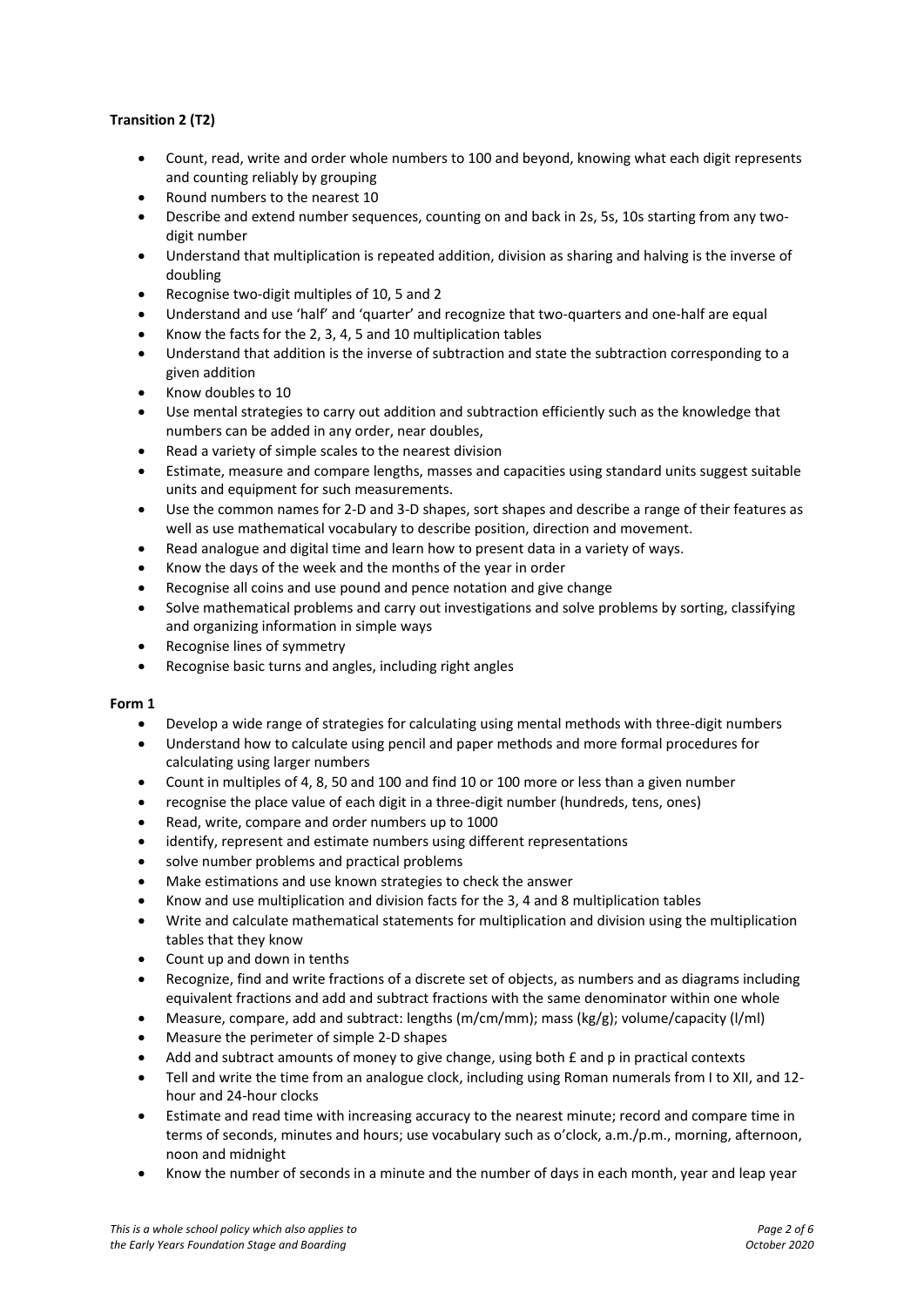- Compare durations of events [for example to calculate the time taken by particular events or tasks].
- Draw 2-D shapes and make 3-D shapes using modelling materials; recognise 3-D shapes in different orientations and describe them
- Understand and use right angles
- Identify horizontal and vertical lines and pairs of perpendicular and parallel lines.
- Interpret and present data using bar charts, pictograms and tables

#### **Form 2**

- Count in multiples of 6, 7, 9, 25 and 1000 and, find 1000 more or less than a given number and recognise the place value of each digit in a four-digit number
- count backwards through zero to include negative numbers
- Read, write, order and compare numbers beyond 1000
- Round any number to the nearest 10, 100 or 1000
- Solve number and practical problems
- Read Roman numerals to 100 (I to C) and know that over time, the numeral system changed to include the concept of zero and place value.
- Add and subtract numbers with up to 4 digits using the formal written methods of columnar addition and subtraction where appropriate
- Estimate and use inverse operations to check answers to a calculation
- Solve addition and subtraction two-step problems in contexts, deciding which operations and methods to use and why.
- Recall multiplication and division facts for multiplication tables up to  $12 \times 12$
- Use place value, known and derived facts to multiply and divide mentally
- Multiply two-digit and three-digit numbers by a one-digit number
- Recognise and show, using diagrams, families of common equivalent fractions
- Count up and down in hundredths; recognise that hundredths arise when dividing an object by one hundred and dividing tenths by ten.
- Recognise and write decimal equivalents of any number of tenths or hundredths
- Recognise and write decimal equivalents
- Round decimals with one decimal place to the nearest whole number
- compare numbers with the same number of decimal places up to two decimal places
- Convert between different units of measure
- Measure and calculate the perimeter of a rectilinear figure (including squares) in centimetres and metres and find the area of rectilinear shapes
- Estimate, compare and calculate different measures, including money in pounds and pence
- Read, write and convert time between analogue and digital 12- and 24-hour clocks
- Compare and classify geometric shapes, including quadrilaterals and triangles**,** based on their properties and sizes
- Identify acute and obtuse angles and compare and order angles up to two right angles by size
- Identify lines of symmetry in 2-D shapes presented in different orientations
- Complete a simple symmetric figure with respect to a specific line of symmetry.
- Describe positions on a 2-D grid as coordinates in the first quadrant
- Describe movements between positions as translations of a given unit to the left/right and up/down
- Plot specified points and draw sides to complete a given polygon
- Interpret and present discrete and continuous data using appropriate graphical methods, including bar charts and time graphs
- Solve comparison, sum and difference problems using information presented in bar charts, pictograms, tables and other graphs.

#### **Form 3**

- Read, write, order and compare numbers to at least 1 000 000 and determine the value of each digit
- Count forwards or backwards in steps of powers of 10 for any given number up to 1 000 000
- Understand and use negative numbers
- Round any number up to 1 000 000 and use this to check calculations
- Solve number problems and practical problems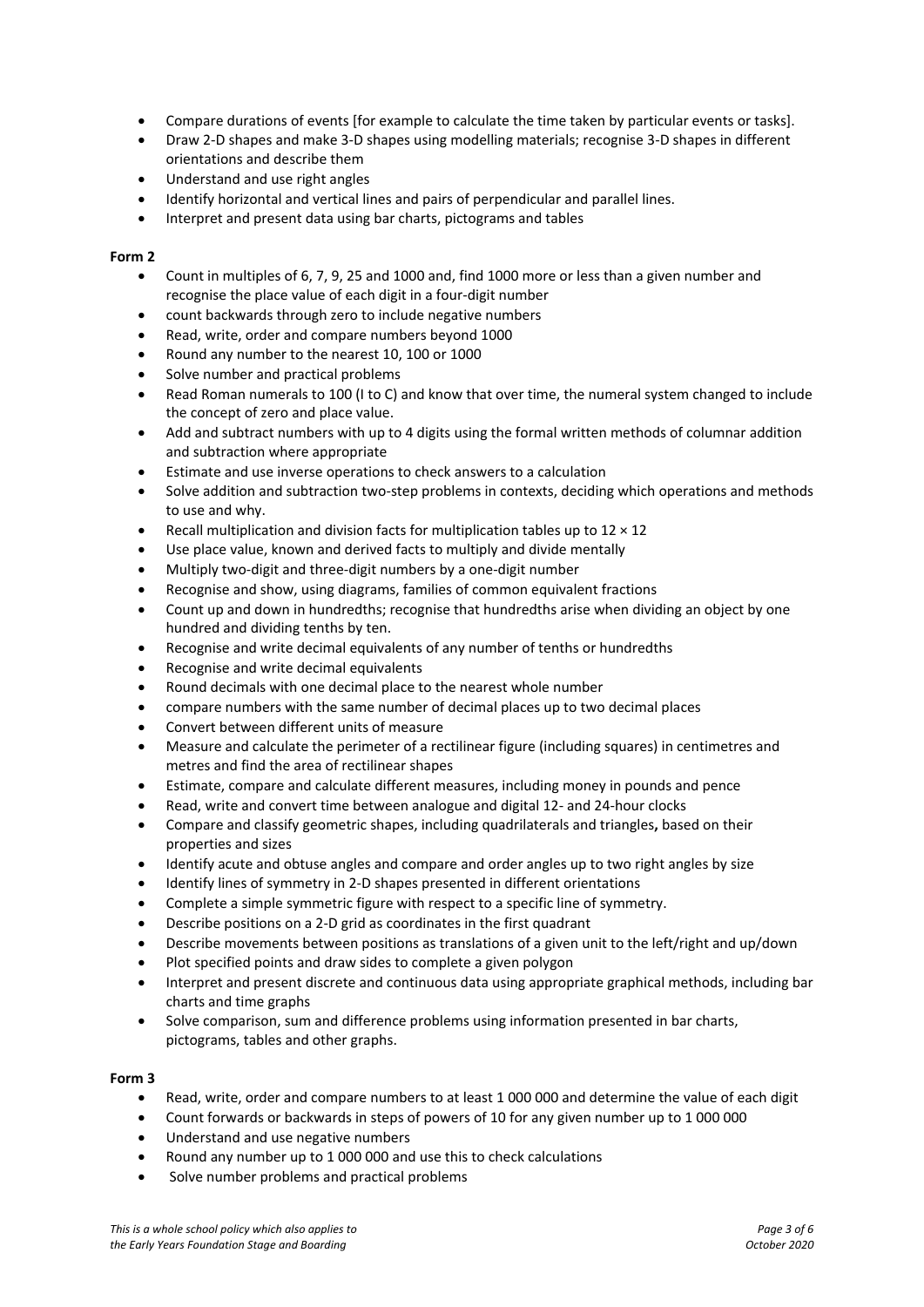- Read Roman numerals to 1000 (M) and recognise years written in Roman numerals.
- Add and subtract whole numbers with more than 4 digits, including using formal written methods (columnar addition and subtraction)
- Add and subtract numbers mentally with increasingly large numbers
- Solve addition and subtraction multi-step problems in contexts, deciding which operations and methods to use and why.
- Identify multiples and factors, including finding all factor pairs of a number, and common factors of two numbers
- Know and use the vocabulary of prime numbers, prime factors and composite (non-prime) numbers
- Establish whether a number up to 100 is prime and recall prime numbers up to 19
- Multiply numbers up to 4 digits by a one- or two-digit number using a formal written method, including long multiplication for two-digit numbers
- Multiply and divide numbers mentally drawing upon known facts
- Divide numbers up to 4 digits by a one-digit number using the formal written method of short division and interpret remainders appropriately for the context
- Multiply and divide whole numbers and those involving decimals by 10, 100 and 1000
- Recognise and use square numbers and cube numbers, and the notation for squared  $\binom{2}{1}$  and cubed  $\binom{3}{1}$
- Compare and order fractions whose denominators are all multiples of the same number and identify, name and write equivalent fractions
- Recognise mixed numbers and improper fractions and convert from one form to the other and write mathematical statements > 1 as a mixed number [for example
- Read and write decimal numbers as fractions
- Recognise and use thousandths and relate them to tenths, hundredths and decimal equivalents
- Round decimals with two decimal places to the nearest whole number and to one decimal place
- Read, write, order and compare numbers with up to three decimal places
- Recognise the per cent symbol (%) and understand that per cent relates to 'number of parts per hundred', and write percentages as a fraction with denominator 100, and as a decimal
- Solve problems which require knowing percentage and decimal equivalents
- Convert between different units of measure
- Measure and calculate the perimeter of composite rectilinear shapes in centimetres and metres
- Calculate and compare the area of rectangles
- Estimate volume and capacity
- Identify 3-D shapes, including cubes and other cuboids, from 2-D representations
- Understand, estimate and use a wide variety of different types of angles, using properties of shapes to deduce facts
- Distinguish between regular and irregular polygons based on reasoning about equal sides and angles.
- Identify, describe and represent the position of a shape following a reflection or translation, using the appropriate language, and know that the shape has not changed
- Solve comparison, sum and difference problems using information presented in a line graph
- Complete, read and interpret information in tables, including timetables.

#### **Form 4**

- Read, write, order, use and compare numbers up to 10 000 000, determining the value of each digit, rounding numbers
- Use negative numbers in context, and calculate intervals across zero
- Solve number and practical problems
- Multiply multi-digit numbers up to 4 digits by a two-digit whole number using the formal written methods
- Perform mental calculations, including with mixed operations and large numbers
- Identify common factors, common multiples and prime numbers
- Use estimation to check answers to calculations
- Understand and calculate using fractions including simplifying, equivalence and comparing
- Associate a fraction with division and calculate decimal fraction equivalents
- Identify the value of each digit in numbers given to three decimal places and multiply and divide numbers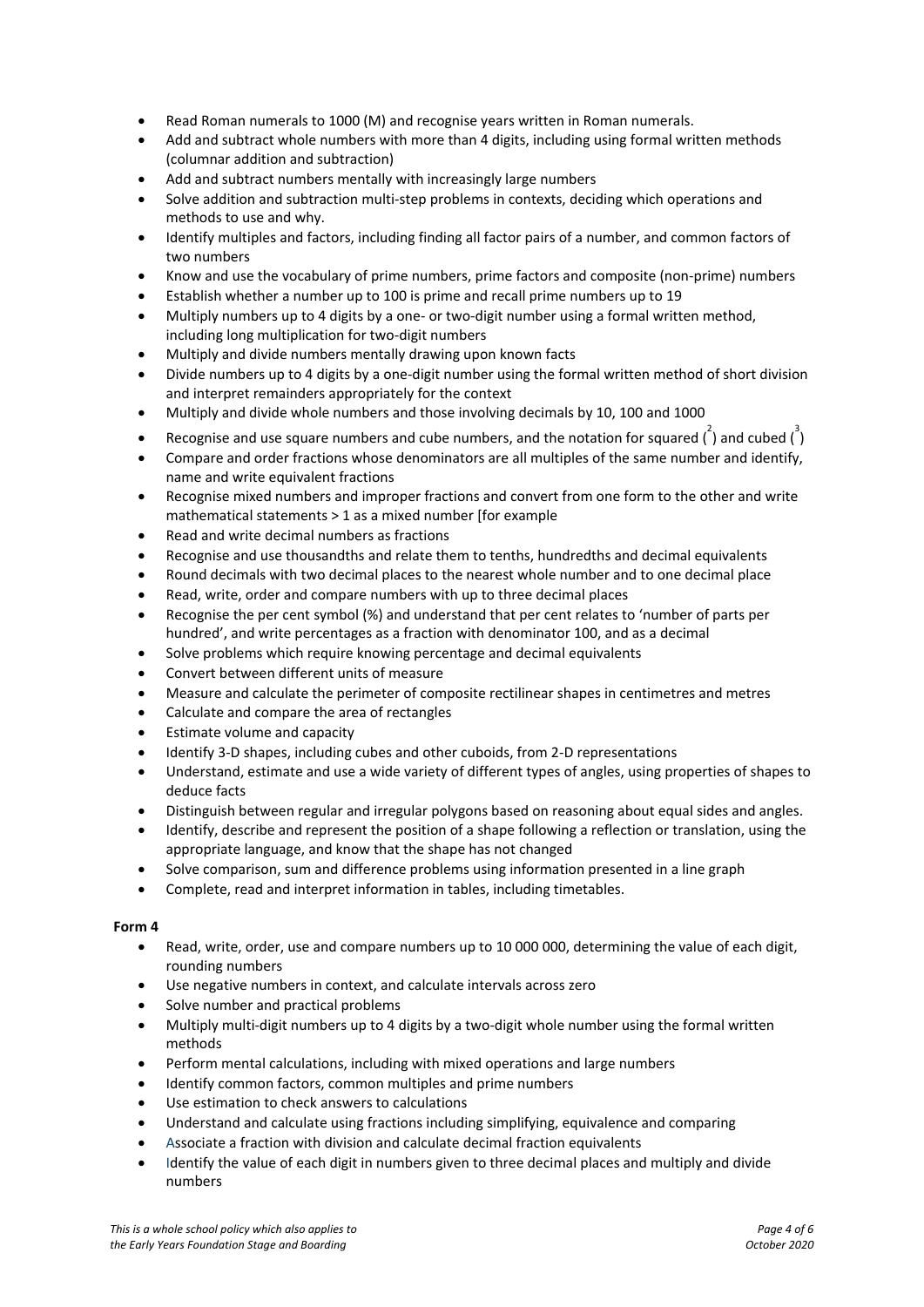- Understand and use algebra to solve problems including generating and describe linear number sequences and expressing missing number problems
- Solve problems involving the calculation and conversion of units of measure
- Use, read, write and convert between units of measurement, converting measurements of length, mass, volume and time
- Recognise that shapes with the same areas can have different perimeters and vice versa and recognise when it is possible to use formulae for area and volume of shapes
- Calculate the area of parallelograms and triangles
- Draw 2-D shapes using given dimensions and angles
- Recognise, describe and build simple 3-D shapes, including making nets
- Compare and classify geometric shapes
- Illustrate and name parts of circles, including radius, diameter and circumference
- Recognise angles where they meet at a point, are on a straight line, or are vertically opposite, and find missing angles
- Describe positions on the full coordinate grid (all four quadrants)
- Draw and translate simple shapes on the coordinate plane, and reflect them in the axes.
- Interpret and construct pie charts and line graphs and use these to solve problems and calculate and interpret the mean as an average.

#### **Forms 5 and 6**

- Understand and use place value for decimals, measures and integers of any size
- Order positive and negative integers, decimals and fractions
- Use the concepts and vocabulary of prime numbers, factors (or divisors), multiples, common factors, common multiples, highest common factor, lowest common multiple, prime factorisation, including using product notation
- Use the 4 operations, including formal written methods, applied to integers, decimals, proper and improper fractions, and mixed numbers, all both positive and negative
- Use conventional notation for the priority of operations, including brackets, powers, roots and reciprocals
- Recognise and use relationships between operations including inverse operations
- Use integer powers and associated real roots
- Work interchangeably with terminating decimals and their corresponding fractions
- Define and interpret percentages and percentage changes as a fraction or a decimal, interpret these multiplicatively, express 1 quantity as a percentage of another, compare 2 quantities using percentages, and work with percentages greater than 100%
- Interpret fractions and percentages as operators
- Use standard units of mass, length, time, money and other measures, including with decimal quantities
- Round numbers and measures to an appropriate degree of accuracy
- Use approximation through rounding to estimate answers
- Use and interpret algebraic notation
- Substitute numerical values into formulae and expressions
- Understand and use the concepts and vocabulary of expressions, equations, inequalities, terms and factors
- Simplify and manipulate algebraic expressions to maintain equivalence
- Understand and use standard mathematical formulae
- Model situations or procedures by translating them into algebraic expressions or formulae and by using graphs
- Use algebraic methods to solve linear equations
- Work with coordinates in all 4 quadrants
- Recognise, sketch and produce graphs of linear and quadratic functions of 1 variable with appropriate scaling, using equations in *x* and *y* and the Cartesian plane Interpret mathematical relationships both algebraically and graphically
- Use linear and quadratic graphs
- Recognise geometric and arithmetic sequences and find the *n*th term